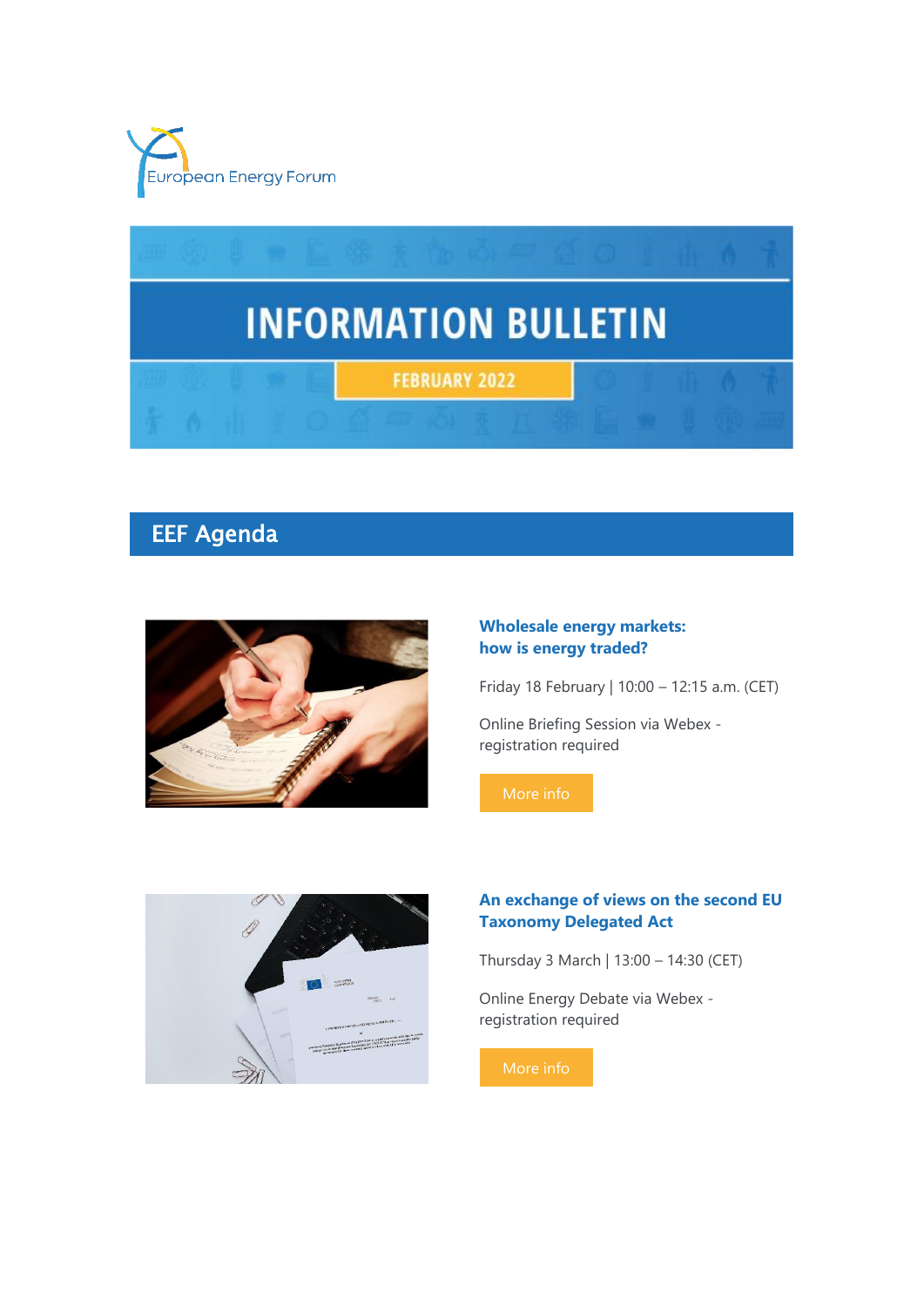### EEF Team Update



#### **Welcome to Bernardo!**

Bernardo has recently joined our team for a 3-month internship under the Erasmus+ programme.

He is Italian and is completing a post-graduate in International Relations and European Studies at the University of Florence. He is passionate about the geopolitical implications of EU energy policies and his work will mainly focus on EEF events and EU legislation.

We wish him a fruitful experience in the energy world!

# EEF Past Online Events



### **CBAM Regulation: a discussion with EU energy intensive industries**

27 January

The EEF opened 2022 with a highly valuable and fruitful discussion on CBAM.

The industry sectors covered by the proposal, the European Commission, **EEF Active Members** and several **Co-Rapporteurs** as well as **Shadow Rapporteurs** on the file joined our crowded panel chaired by **EEF President MEP Jerzy Buzek.**

[Read more](https://7n8k7.r.a.d.sendibm1.com/mk/cl/f/Eh1afV2sjcM1ySJJr3tCcwaM_FI6fo9yg4kLbaqWi493IKW8E2lbYRYP0z4FJZ9kp3aIMzpNv_U_-oWL4z68w4JrUB-n_gASMtZRNo3R7l_IZhAUZwUi7dHXc4dbo-BG9qAYKdToBMxwi_FxkgBEBLVr3plc1VXzoPWS7owm6cJgAgAn68ItbH5k_7j77dQNo_wM7iA0Kzwq0ETiAMS-dkdg0toGFlOGP3fC3ziah8oVCQ8r5bAgS8swmoHEZk7ERke4Zs7pBgyLvAoCeihUgMrChTpsSbqBzg)